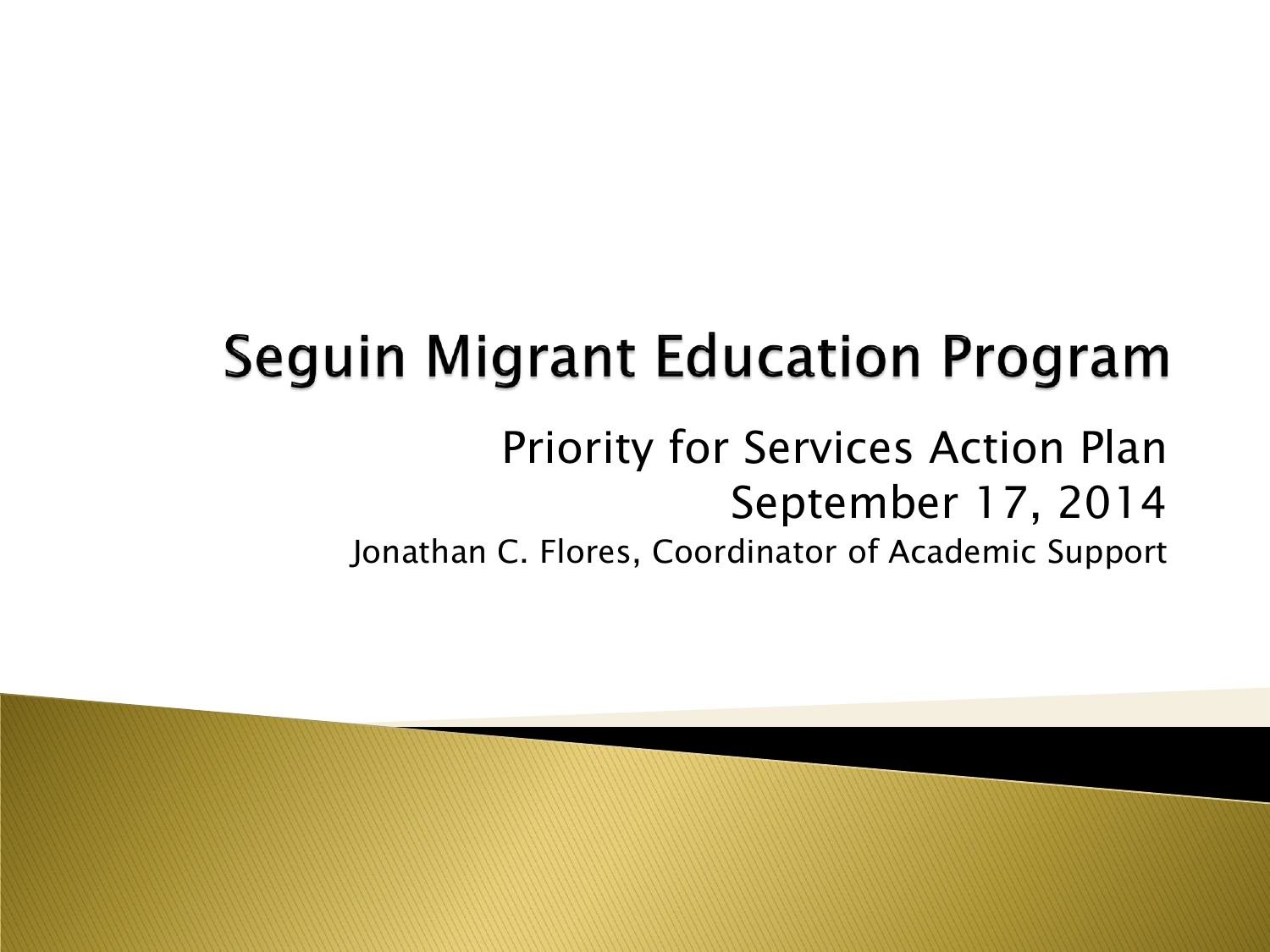## **PFS Definition**

 As part of the NCLB Consolidated Application for Federal Funding, Part 4 of the Title I, Part C Migrant Education Program schedule, the Priority for Service (PFS) Action plan is required program activity for the Migrant Education Program.

 Priority for Service students are migratory children who are failing, or most at risk of failing, to meet the state's challenging state academic content standards and challenging state student academic standards, and whose education has been interrupted during the regular school year (P.L. 107-11)

 The Priority for Service Report on NGS must be used to determine who to serve first and foremost with MEP student funds. Students are identified as PFS if they meet both the following criteria:

#### **PFS Criteria**

#### **Grades 3-12**

 Students who failed one or more sections of the STAAR, or are LEP exempt, ARD Exempt, Absent or were not enrolled in a Texas school during the STAAR testing period for their grade level, including Ungraded (UG) or Out of School (OS) students; **and** have their school interrupted during the previous or current regular school year.

#### **Grades K-2**

 Students who are designated LEP in the Student Designation section of the New Generation System (NGS) Supplemental program component, or have been retained, or are overage for their current grade level and have their school interrupted during the previous or current regular school year.

**All Communications**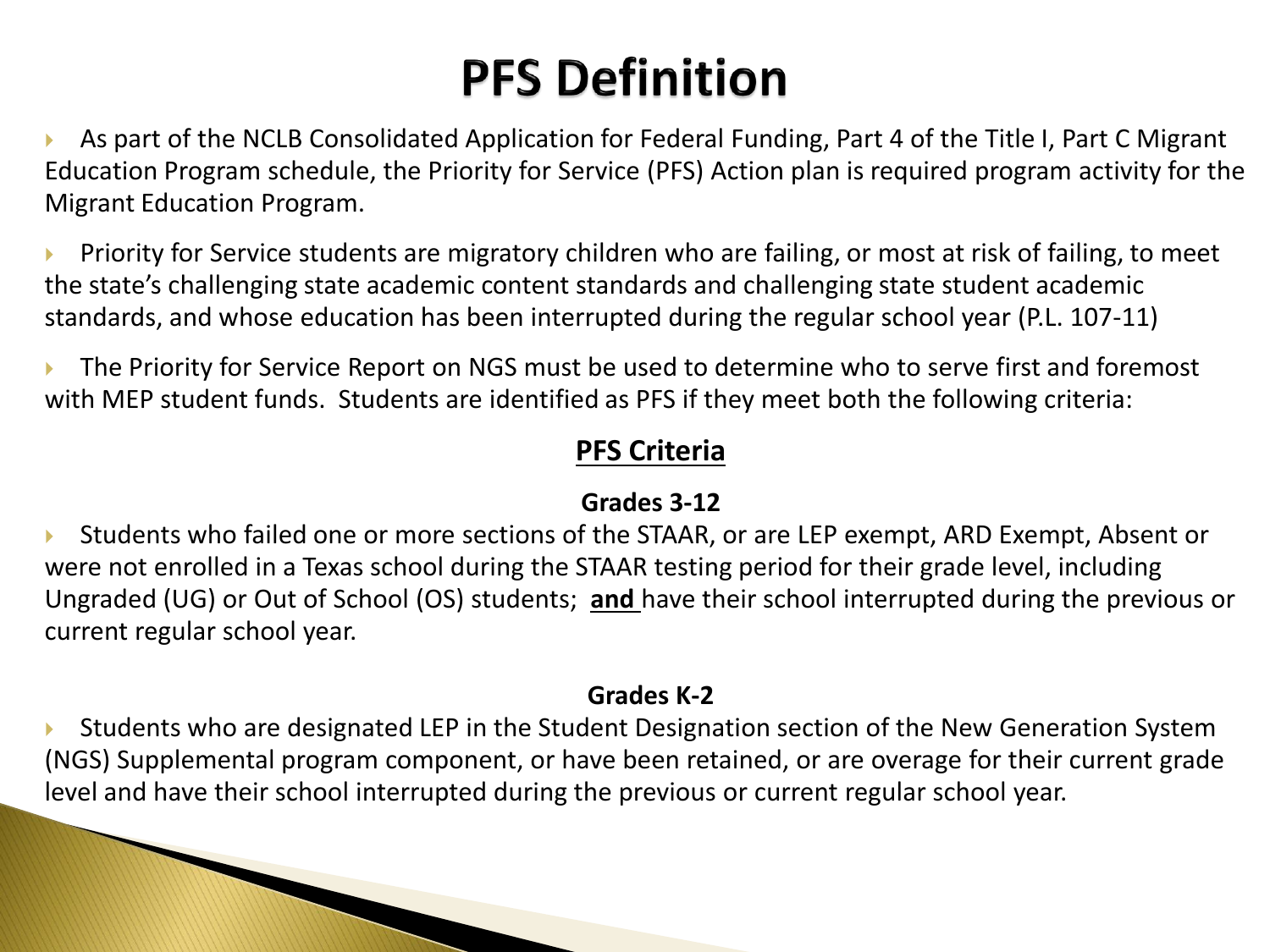## **PFS Action Plan**

- In Seguin ISD, the NGS report provides the most current listing of migrant students and is distributed to campus counselors on a monthly basis to assure that MEP services are first targeting those identified as PFS. The report contains enrollments from the current regular school year and assessment data from previous or the current school year.
- In accordance with section 1304 (d) of the NCLB Act of 2001, the district must ensure appropriate delivery of services to migrant students who are failing or who are failing or who are most at risk of failing, to meet state's academic content standards and student achievement standards **and** who have had their schooling interrupted are given priority for services under Title I, Part C.
- For the implementation of this provision effectively, Seguin ISD has developed a **Priority for Services Action Plan** based on activities conducted as part of the district's ongoing, comprehensive needs assessment and to meet the needs of the Seguin ISD Migrant student population.
- The LEA must maintain auditable documentation that the PFS Action Plan has been implemented and incorporated into the District's Improvement Plan (DIP).
- Campus must also implement and incorporate these goals and activities in Campus Improvement Plan (CIP)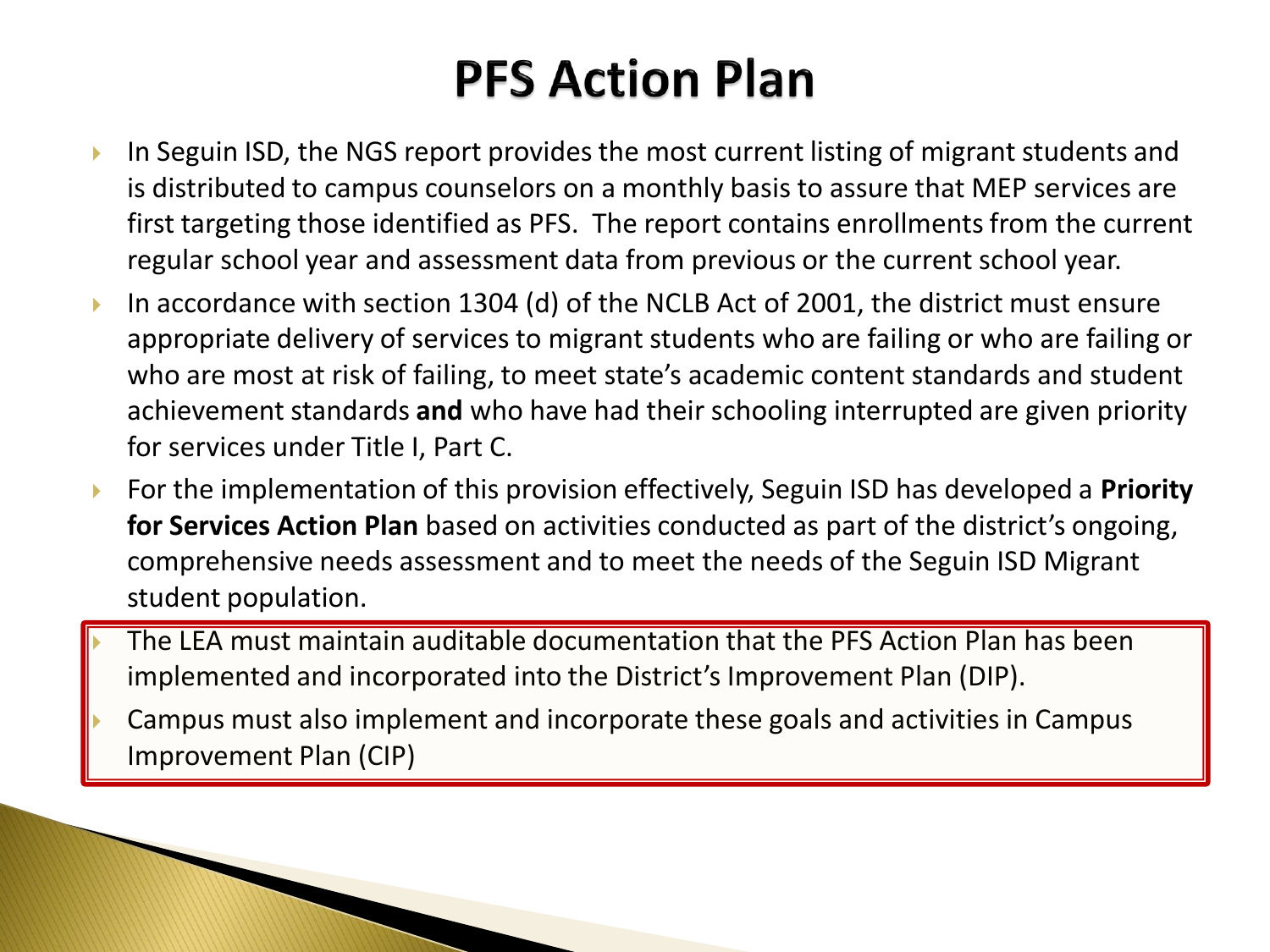### **PFS Identified Needs**

- Goal: Ensure that identified PFS Migrant students have the same opportunity to meet the state's academic content standards and student achievement expected for all students by providing academic, non-academic and support services that will ensure student success.
- ▶ Objectives for Migrant Students 3-12

**The Communication of the Communication of the Communication of the Communication** 

- **Identified Need #1** Provide appropriate placement and programs for students not meeting the state content standards or mastering STAAR objectives , such as tutoring, EOC tutorials, credit recovery and summer school. **C&I + Campus**
- ▶ Hand-schedule students in appropriate academic intervention support systems, conference and follow-up with campus counselor & coordinate Migrant tutor schedule. **C&I + Campus**
- **Identified Need #2** Provide technology resources to Migrant students to develop academic vocabulary, reading comprehension and study skills. **C&I + Campus**
- Assign iPads to PFS students in grades 3-11 to use during classroom instruction, tutoring block, and class projects. **C&I + Technology and Curriculum Support**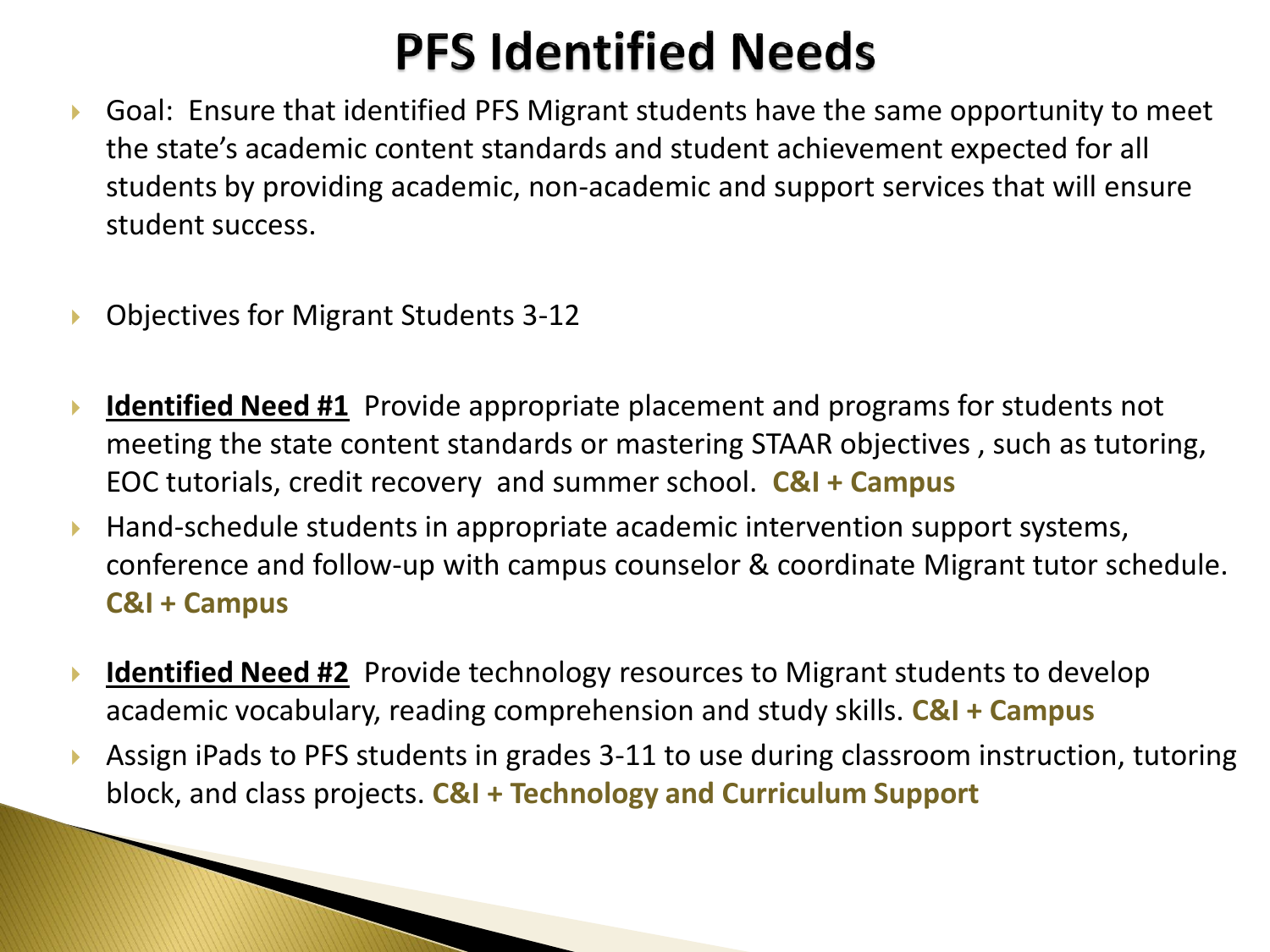- **Identified Need #3** Provide Migrant reading book club for students in 6<sup>th</sup> grade to build reading comprehension, vocabulary development and fluency. **C&I**
- Provide 4 Migrant book club sessions to build academic vocabulary, reading comprehension, short-answer responses while reading assigned book, technology read-aloud and comprehension page completion with Migrant Coordinator and tutor during Matador time. **C&I**
- **Identified Need #4** Provide leadership academy to PFS students during the Seguin Youth Leadership Summit while acquiring speech credit, building communication and leadership skills as well as an awareness of college admission and requirements. **C&I**
- Collaborate with the Bilingual/ESL program and Homeless Program to coordinate and provide the SYLS program for active PFS students to build leadership skills while earning credit for speech. **C&I + Student Support Services**
- **Identified Need #5** Provide Empowerment sessions to PFS high school students to include topics on leadership, self-esteem, goal-setting and community service opportunities. **C&I**
- Provide four Empowerment sessions during a block of time to PFS high schools students at SHS and MBLC to include leadership, goal-setting, time-management and stress strategies to support academic success, college readiness and study skills. **C&I + Campus**

**CONTRACTOR**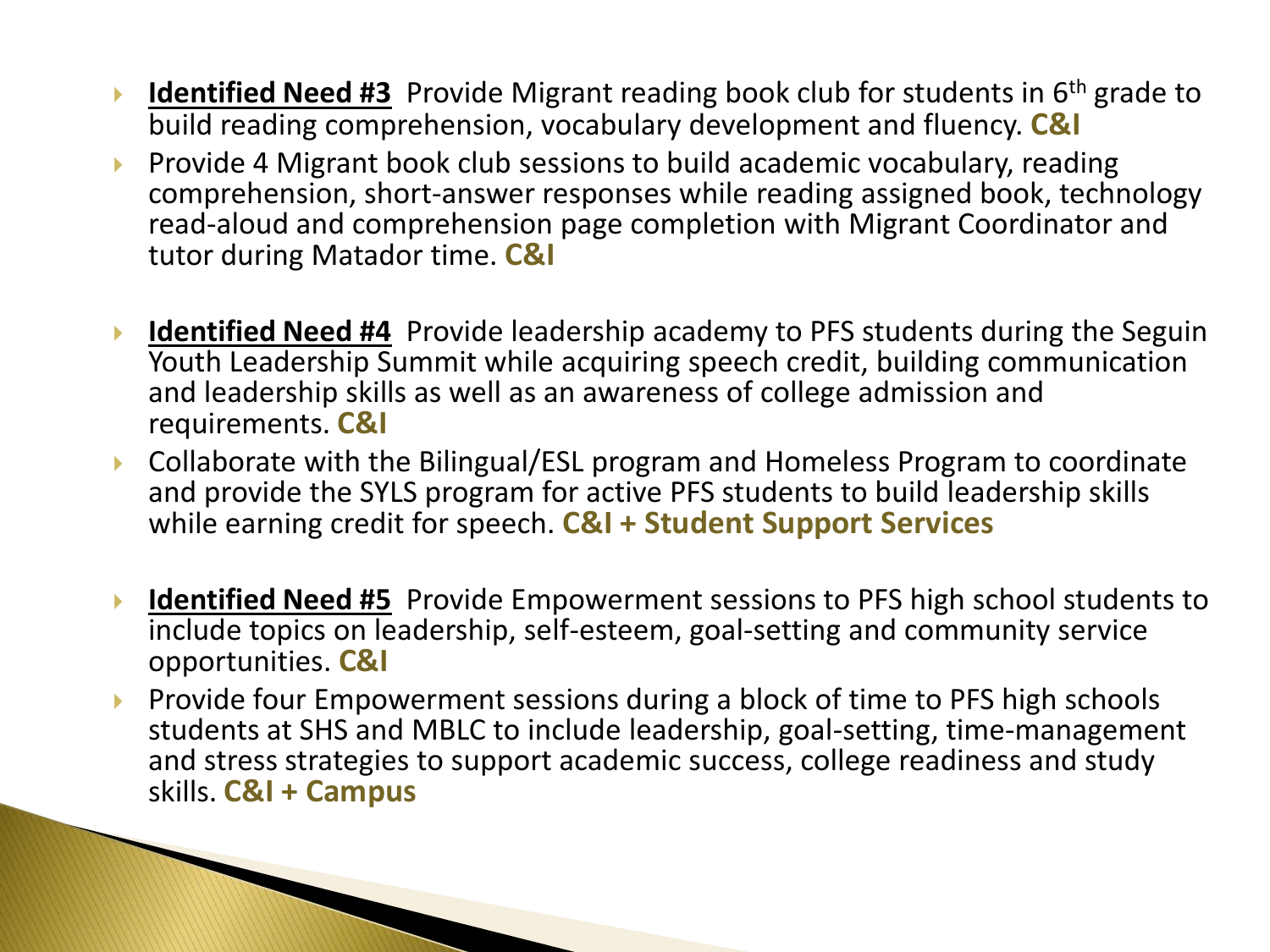#### **Seguin Youth Leadership Summit**

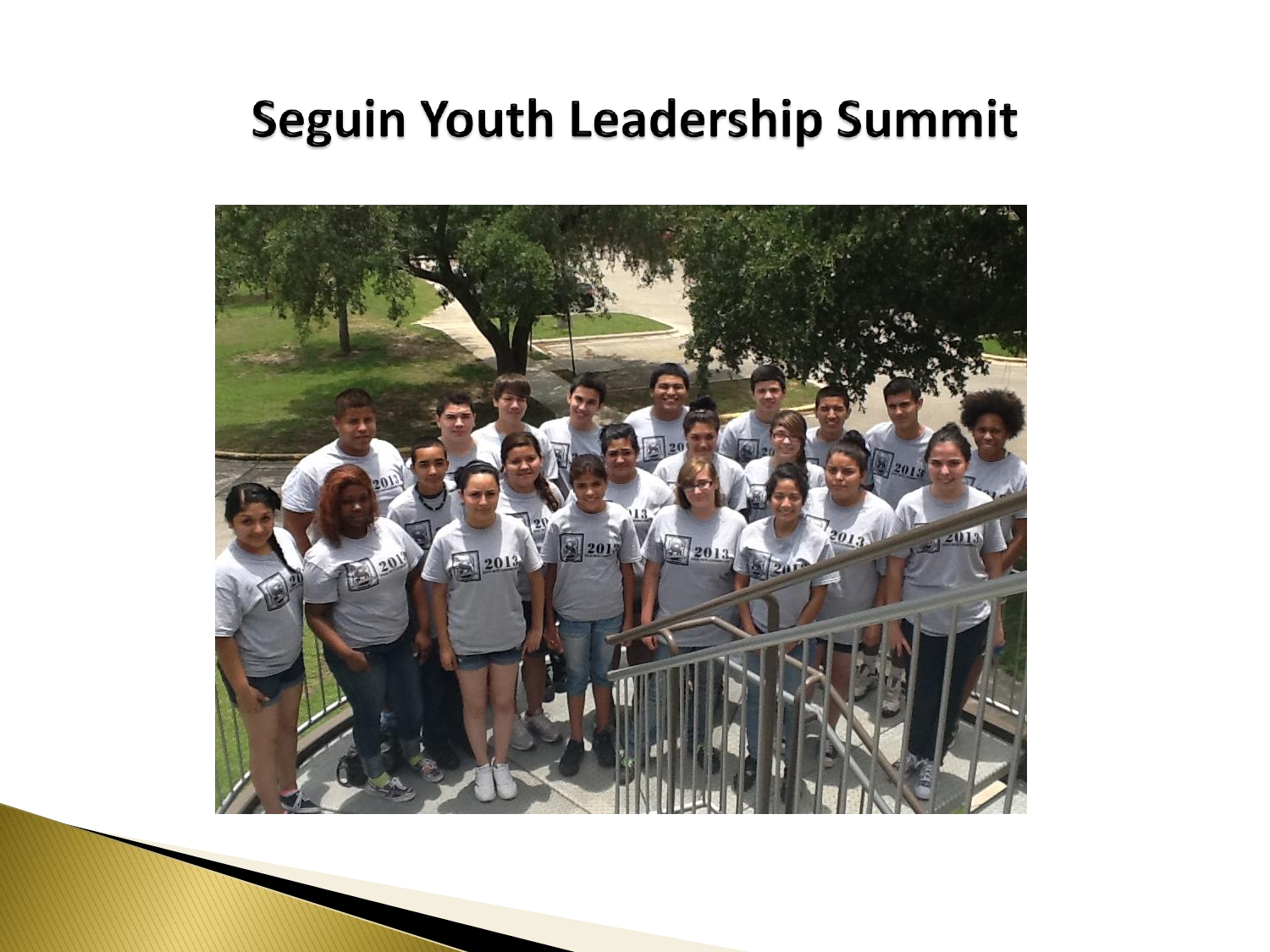#### **2014 SHS Migrant Graduates**



**※ Jose Dimas** Elizabeth Gomez Patricia Cruz Marcel Martinez Jasmine Perales Jose Montelongo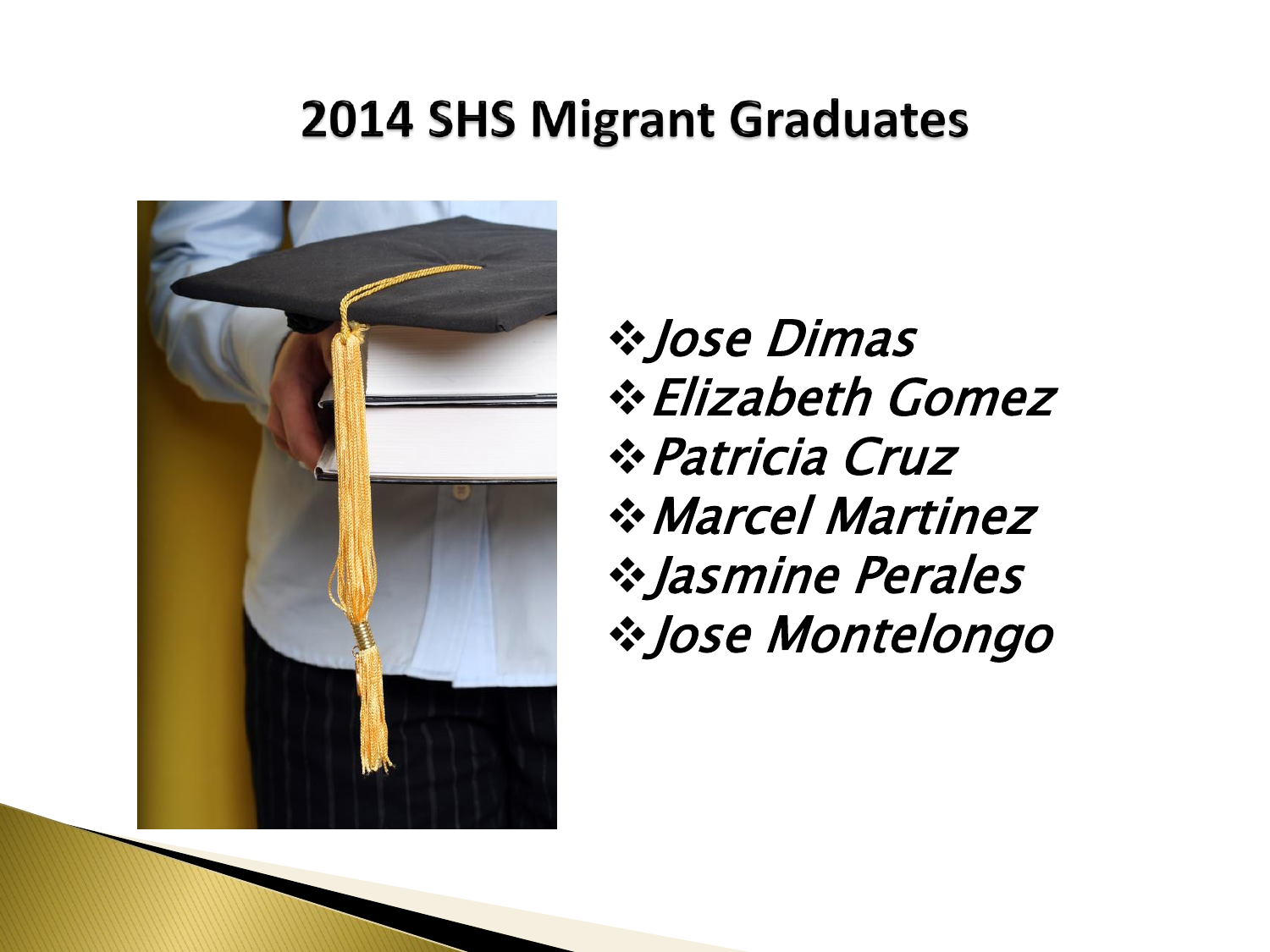